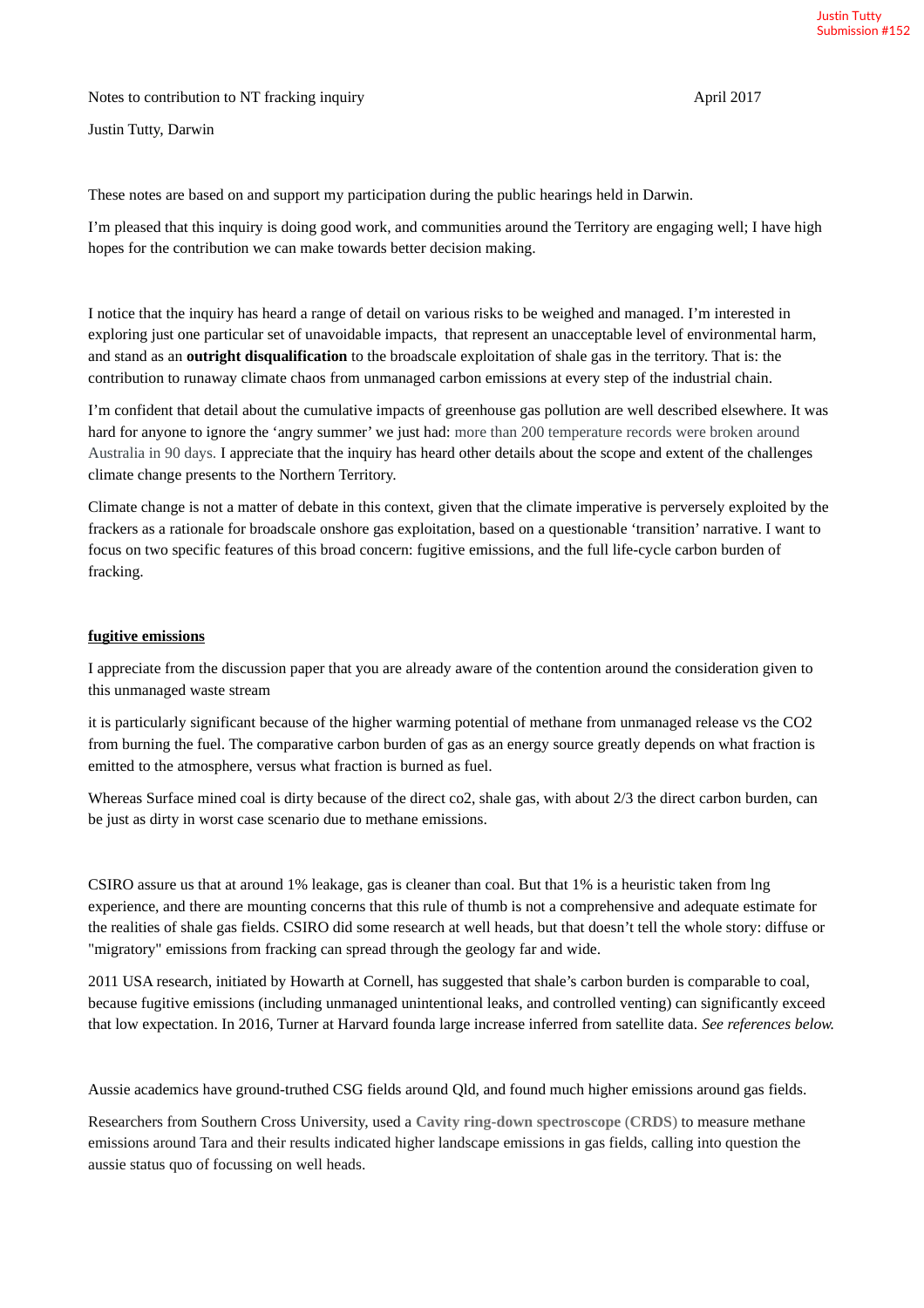Tim Forcey, formerly a Gas Principle at the Australian Energy Market Operator, now works as a specialist researcher with the Melbourne Energy Institute at the University of Melbourne, investigating fugitive emissions with a FLIR (Forward Looking Infra Red) camera, identifying a methane emissions burden to fracked gas beyond the well-head.

Richard Dennis, an economist at The Australia institute, reports that:

*no comprehensive analysis of the extent of these "fugitive emissions" that seep through the soil and water and into the atmosphere has been published. The Australian government has chosen to estimate the level of fugitive emissions from CSG wells based on … the level of fugitive emissions from conventional gas wells in the USA.*

Dr Allen Hawke, who conducted an inquiry and wrote two reports on fracking for the NT Government, acknowledged that this assumption acts as a disincentive to industry to better account for their waste stream. Dr Hawke warned that some fugitive methane emissions in North America have been attributed to leakage from closed wells. The inquiry for the initial Hawke report heard significant concern about fugitive emissions, and the resulting report identified need for accurate accounting, including pre-development baseline measurements. Dr Hawke called it "a significant challenge for government policy and regulation"

But this important responsibility appears to have largely been gifted to a captive body, the Gas Industry Social & Environmental Research Alliance.

This inquiry has already heard some discsussion about long-term integrity of decomissioning. On one hand, the Central Australian Frack Free alliance warned that 'all wells fail' - implying 'all wells leak'. On the other hand, the inquiry heard from Halliburton, who gave unqualified guarantees about the long-term robustness of well head construction.

Halliburton are known locally as major shareholder in the consortium that built the Darwin to Adelaide railway. Elsewhere they are perhaps better recognised for the multi-billion-dollar one-bid contract run out of Vice President (and shareholder) Dick Cheney's office to 'rebuild' Iraq after the illegal invasion.

But there's another qualification that is more relevant for their claims about well head integrity of fracked on-shore gas, and the Territory's fledgling regulatory regime. Halliburton were implicated in Montara, the largest oil spill in Australian history, which remains the subject of an ongoing class action on behalf of thousands of impacted Indonesians. Despite evading legal liability, it was shown that their poor construction of a well head was a causal factor. A grossly inadequate federal regulatory regime was cited in the protracted investigation.

Territorians should consider this track record when assessing Halliburton's assurances about well-head integrity, and question the basis for their confidence in our draft regulations.

These concerns about well-head integrity are go directly to the long term risk of unmanaged leaking of methane. The severity of this risk is compounded by wilfully inadequate regulation. The previous NT CLP government ignored critical advice to include independent inspections of well integrity into the regulations.

# Dr Tina Hunter's review of the draft regulations recommended: *"Well inspection by an independent certified third party inspector should be a mandatory component of the regulatory regime for drilling"*

The current Minister for Resources, Ken Vowles MLA, from opposition despaired that this recommendation had been ignored: *"Dr Tina Hunter has stated that all the draft regulations have to be brought in. That is certainly not the case in this legislation and this is why we can't support this."*

The true extent of the burden of fugitive emissions of gas fields is an unacceptable knowledge gap that demands the precautionary principle

- let's remind the resources minister that the existing regulations are inadequate
- let's not pretend that the industry can be relied upon to address this knowledge gap: this isn't just a reporting feature: it's a fundamental go-or-no factor: it's government's responsibility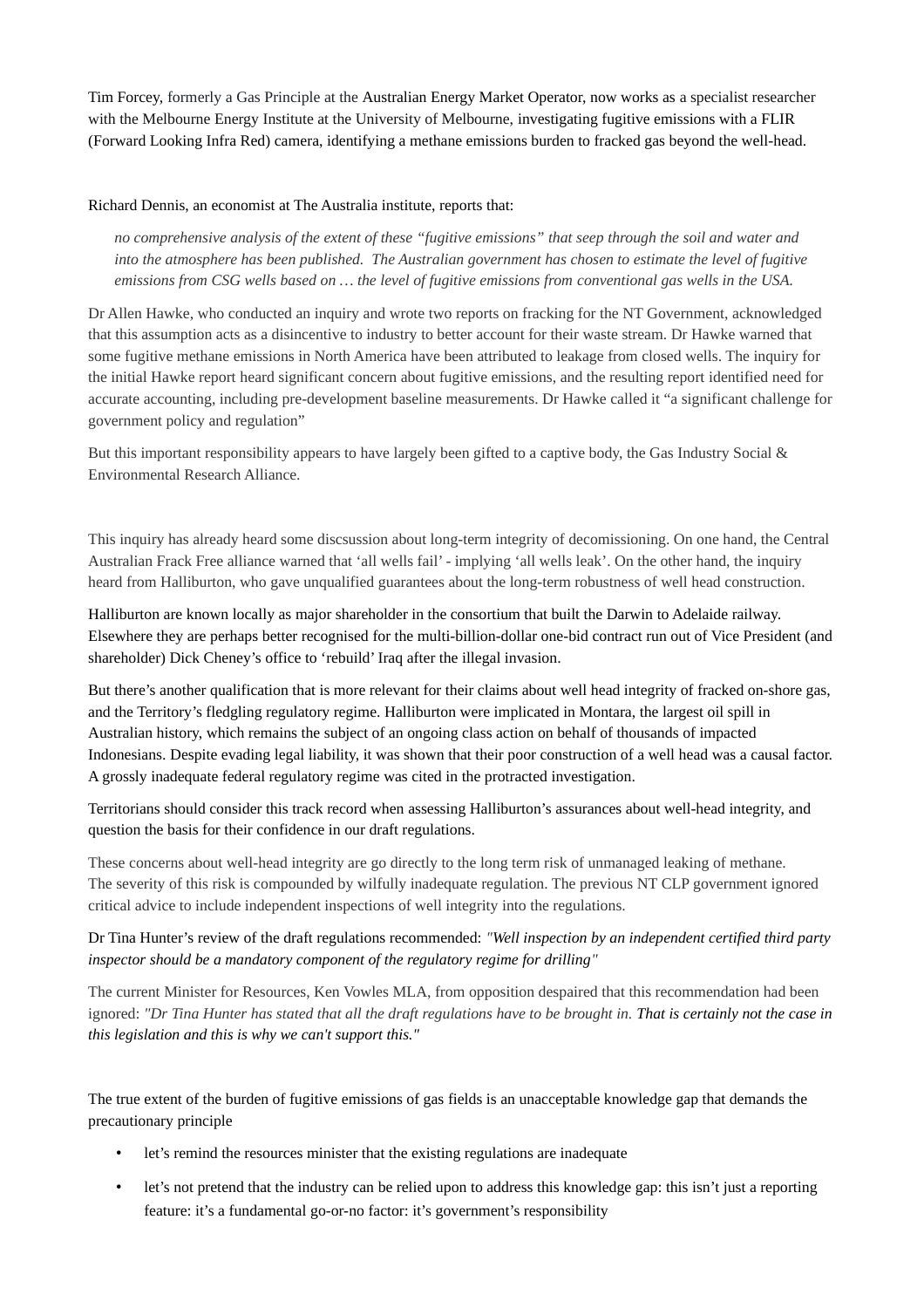• let's disallow the continuation of an onshore shale gas industry while we get a grip on the nature and extent of high warming potential methane waste this industry would inevitably add to the carbon burden we are leaving our children

### **lifecycle contribution of fracked shale gas to the global carbon burden**

The discussion paper acknowledges climate issues under risks to air. But climate chaos from unmanaged greenhouse gas pollution in turn leads to unprecedented impacts on water / land / public health / society.

We've discussed how assumptions being held regarding the carbon intensity of fugitive emissions from fracked gas fields appear to be wrong – in fact, some warn, *so wrong* that the touted benefits over coal may not stand up. But In a growth economy, with no reins on carbon, it's inconsequential whether shale is only 2/3 as dirty as, or in fact more dirty than coal: without a shared plan including active over-arching controls, it's all additional to existing coal consumption.

'Transition fuel' is a capacity, not an inherent attribute. Simply sticking a 'transitional' label on the ship does not guarantee a nett environmental benefit. That capacity would hinge on the dubious paradigm of wise use.

To realise the fuel's capacity to help transition towards a cleaner safer future, we'd want to be able to show that the gas is actually displacing, rather than augmenting, existing coal use. And that there's a viable plan to continue rapid transition to renewable solutions. We'd want to share an agreed framework with checks that users of our dirty fuels account for the direct pollution, and play their part in a collective plan to move to a clean energy economy.

At one point, 12 yrs ago, that framework was emissions trading. Then, both governments (NT and Commonwealth) and all major parties (liberal, labor and green) supported this approach. But that's not where we are today. Currently, the federal Liberals have abandoned emissions trading, and NT Labor have no emissions target, which sets us off without a map or compass.

Couple this with the projections of International Energy Agency's World Energy Outlook. Global primary energy consumption is rising, and despite the unexpected success of renewables, with the strong growth in total demand comes a corresponding growth in global energy fuel demand. More electricity, more gas, more oil, more coal.

Where once we pursued an international protocol to avert climate change, the best hope being offered by world governments to us now is a level of climate disruption that we can somewhat adapt to.

In the absence of domestic or global action, we might look bilaterally: we might consider: who are the customers for the NT's gas? Maybe the end user can rescue the transition claim.

Not locally: on two counts.

We dont have coal anyway, and our government has decided to overlook local strategic application of domestic resource in favour of large volume / low value, rip & ship / pump & dump export. Someone wants to spend almost a \$billion building a pipeline to queensland ports: that sounds like export.

So. Where would fracked nt gas go?

I suspect that the most accurate answer is 'we don't know' - my understanding is that the market for this resource will allow those decisions to be made much later.

That means that right now we have no basis for imagining that the resource is being wisely applied to displace coal.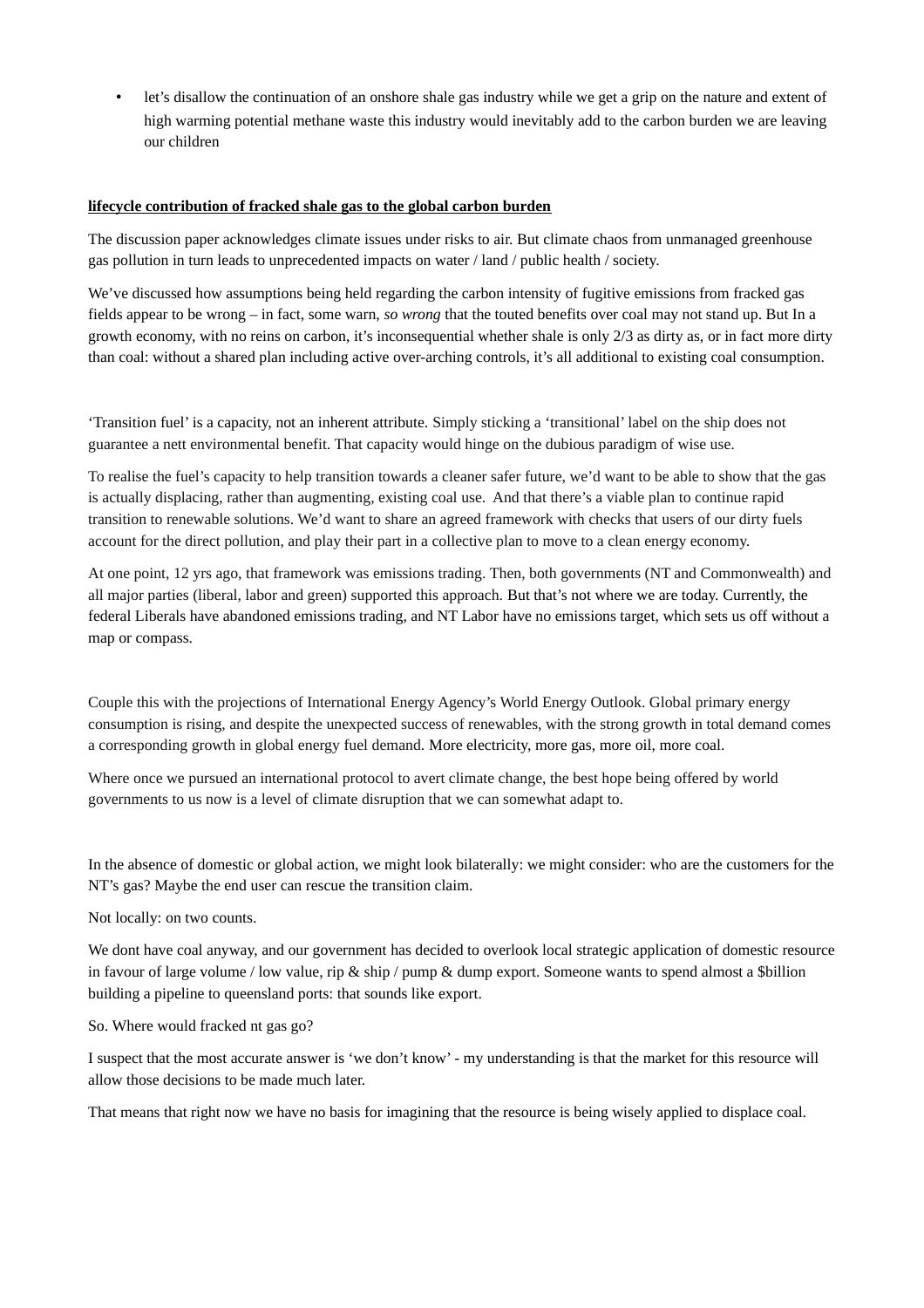I do note that investors in the Beetaloo Basin, our most advanced prospective province, include American Energy Partners (AEP) and multi- \$billion Texas-based private equity investor Energy & Minerals Group. The inquiry has already heard from the American oil and gas services company, Halliburton.

American participation in the threat to turn over our beautiful landscapes and precious finite water resources to the fossil fuel harvester is significant, given the propensity of the USA to extremes in pursuit of fossil fuel, their significant and dominant role in discouraging effective global action for a safe climate and the tone of the new administration.

Last month, incoming USA EPA chief Scott Pruitt said: *"I would not agree that CO2 is a primary contributor to the global warming that we see."* American President Mr Trump has called climate change a hoax created by China, specifically warned he's determined to undo predecessor's policies restricting greenhouse gas emissions, and stated he wants to defund UN climate change work.

This is the context of the global energy economy we appear to surrender our resource to:

- the Territory has no carbon emissions reduction target target
- Australia has largely abandoned emissions trading
- we appear to be racing to pump it out before regulation catches up, rather than wisely applying the resoure within a scrutable plan to transition to renewables
- customers for our gas may be doing no better than us

If we frack the territory, were not fighting climate change, we're fueling it. There is no nett climate benefit: we'd be feeding the fossil addiction while distracting precious time and capacity from real renewable solutions. By trading gas without accounting for its life cycle carbon burden, and without tying that trade to a credible agreed plan, there is no system that we can interrogate to determine that existing dirtier fuels are being displaced.

I'm calling this out as a knowledge gap. I'm asking you to report that in today's policy environment, no-one can demonstrate just how we might imagine fracked gas would help, rather than hurt, our ambitions for a safe climate.

I urge you to carefully reconsider the extent of harm which has been overlooked due to the glib label of 'transition fuel' - and that must include the local expressions of the global impact from the direct CO2 burden of its end use.

I strongly recommend we recognise the glib 'transition fuel' slogan for what it is, and judge this proposed industry on its significant climate detriments

thankyou,

Justin Tutty